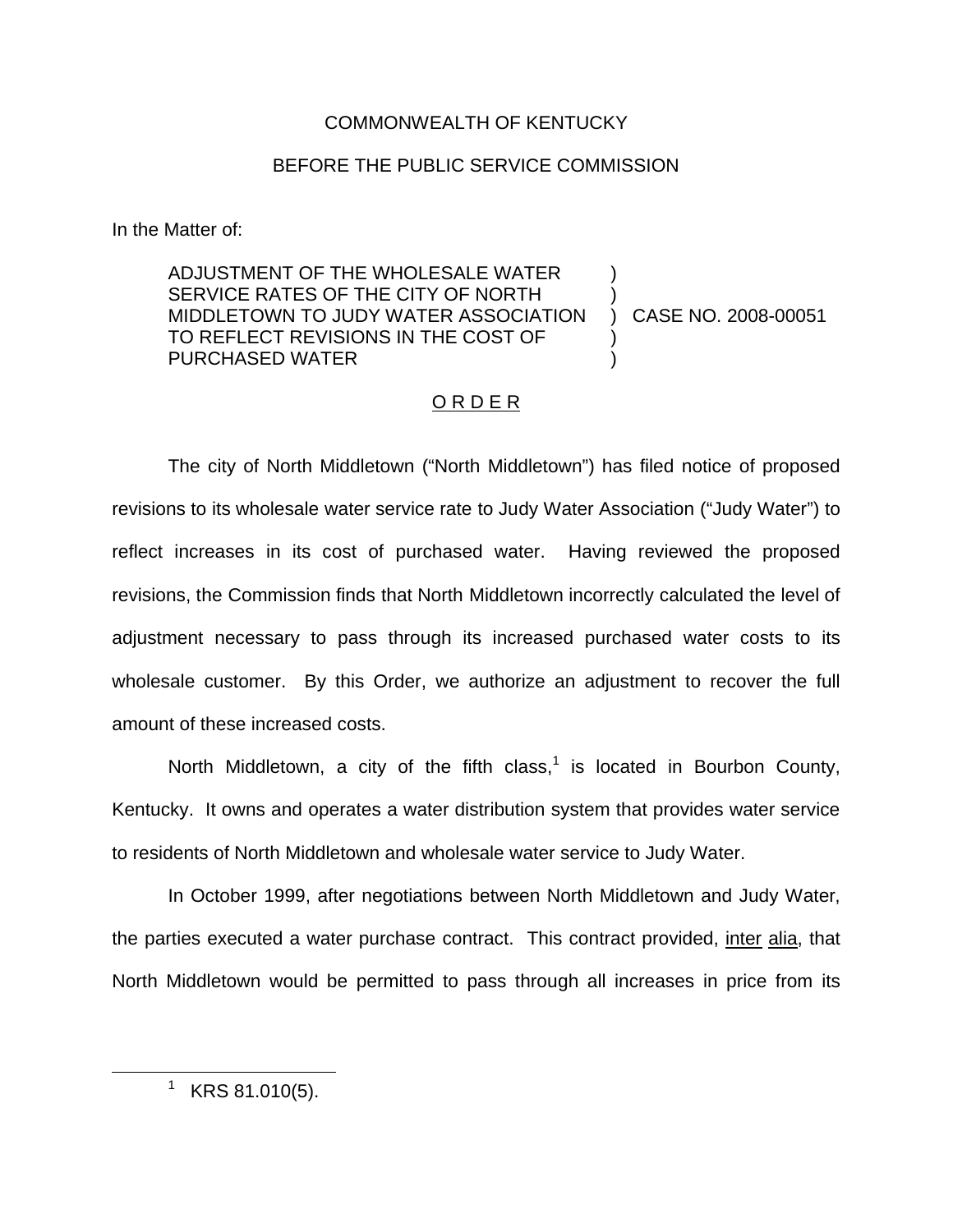supplier, Kentucky-American Water Company ("KAWC"), to Judy Water according to the methodology set forth in Administrative Regulation 807 KAR 5:068.

On December 1, 2007, KAWC adjusted its rates for wholesale water service from \$2.157 per 1,000 gallons to \$2.68381 per 1,000 gallons.<sup>2</sup> On December 7, 2007, North Middletown filed revised tariff sheets with the Commission in which it proposed to increase its current wholesale rate using an adjustment factor of \$0.4581. These revised tariff sheets did not state an effective date for the proposed adjustment.

Having considered North Middletown's level of water purchases and total water sales for the 12-month period ending December 31, 2007, the Commission finds that North Middletown incorrectly calculated the adjustment factor associated with the increase in KAWC's wholesale rate. Our calculations of the adjustment factor, which are shown in Appendix A of this Order, reflect an adjustment factor of \$0.64. Accordingly, we find that North Middletown's present wholesale rates should be adjusted by a factor of \$0.64 to be consistent with the provisions of the wholesale water service contract between the two utilities.

IT IS THEREFORE ORDERED that:

1. North Middletown's proposed rates are denied.

2. North Middletown shall charge the rates set forth in Appendix B to this Order for wholesale water service provided to Judy Water on and after February 20, 2008.

 $2^2$  Case No. 2007-00143, Adjustment of the Rates of Kentucky-American Water Company (Ky. PSC Nov. 29, 2007).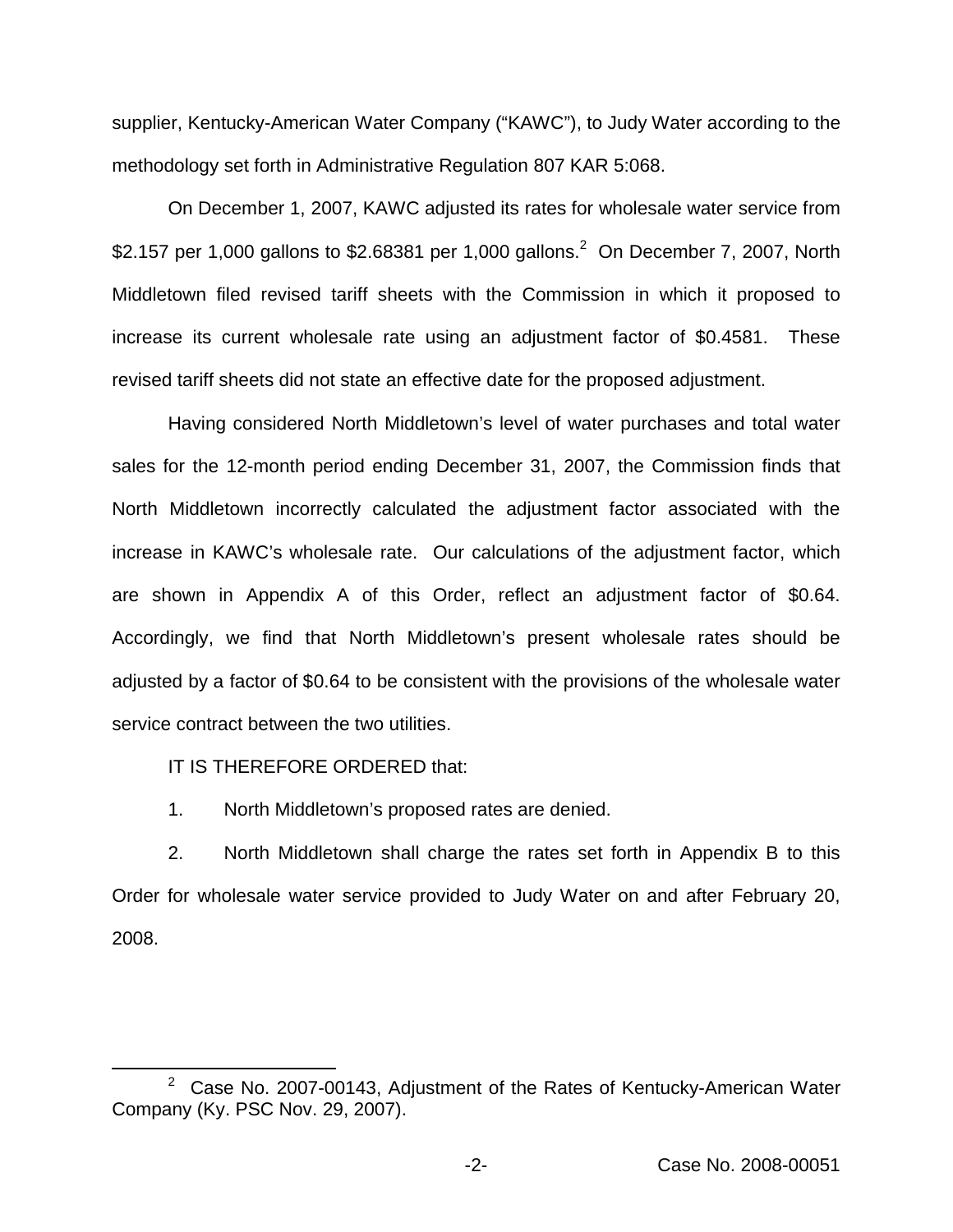Done at Frankfort, Kentucky, this 13<sup>th</sup> day of February, 2008.

By the Commission

ATTEST:

**Executive Director**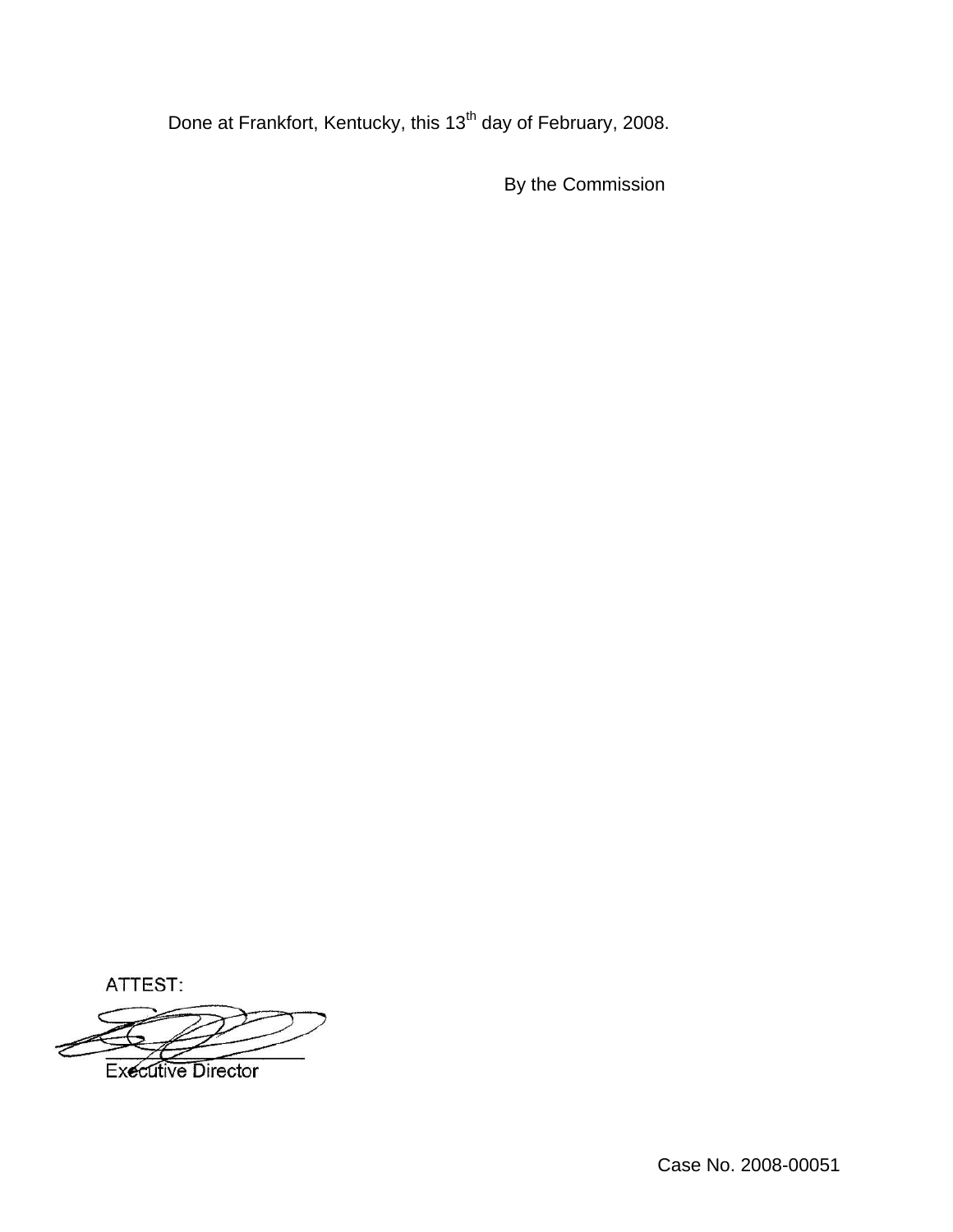# APPENDIX A

## APPENDIX TO AN ORDER OF THE KENTUCKY PUBLIC SERVICE COMMISSION IN CASE NO. 2008-00051 DATED FEBRUARY 13, 2008

### **Monthly Water Rates**

|                      | <b>Base Rate</b> | New Rate                          |  |
|----------------------|------------------|-----------------------------------|--|
| Kentucky American    |                  |                                   |  |
| Purchases in gallons | 86,322,750       | 86,322,750                        |  |
| Volumetric rate      | \$2.1570/1,000   | \$2.6838/1,000                    |  |
|                      | \$186,198.17     | \$231,673.00                      |  |
|                      |                  | increased water cost $$45,474.82$ |  |

| Decreased water cost              | \$45,474.82               |
|-----------------------------------|---------------------------|
| Divided by gallons sold           | 70,617,300                |
| Purchased water adjustment factor | \$ 0.64 per 1,000 gallons |